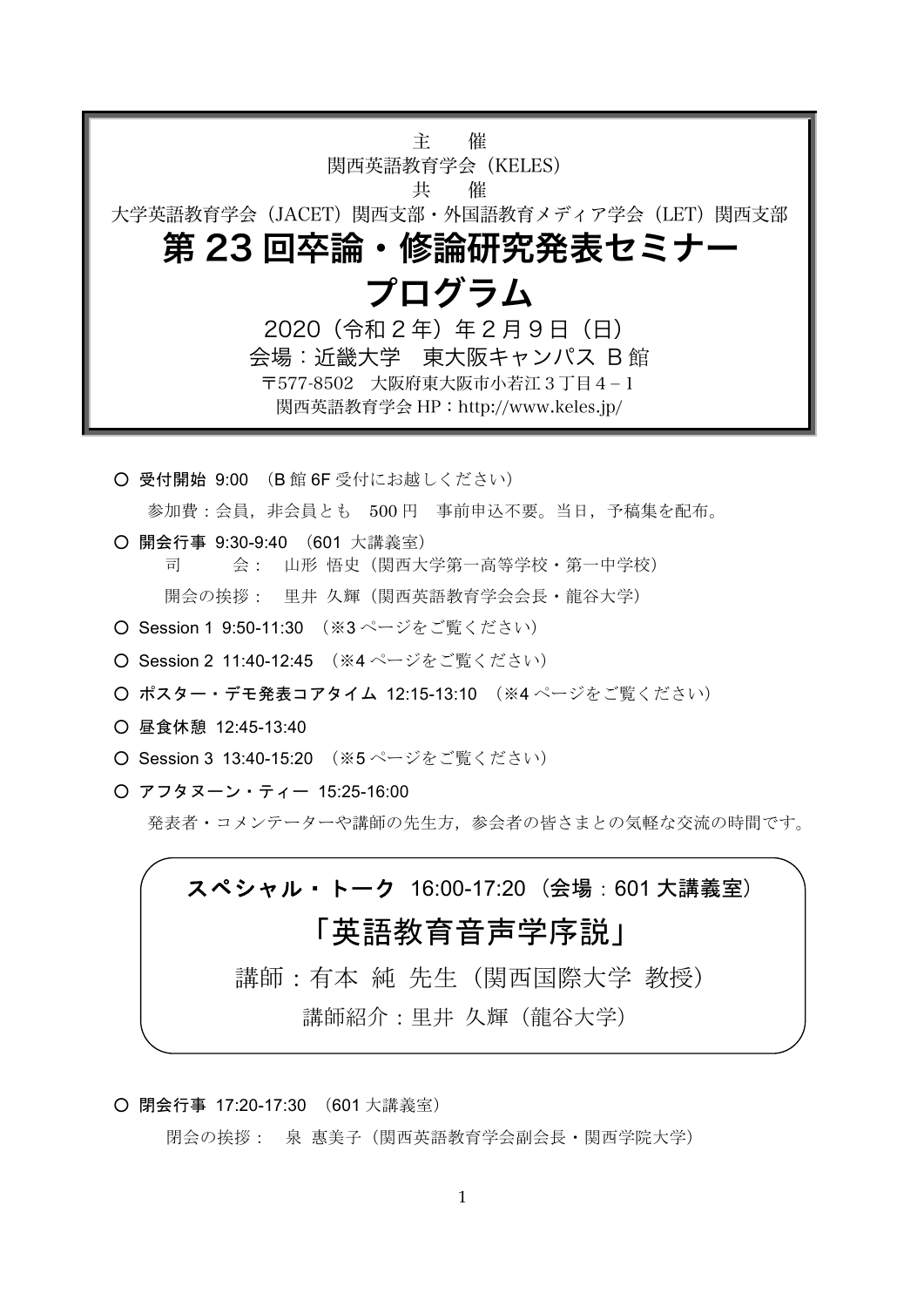発表者の皆さまへ

以下、発表者の皆さまに各発表形式別に簡単な注意事項を記します。

- ・ 研究発表(卒論・修論)
	- 卒論 25分 (発表 15分 コメント・質疑応答 10分) 発表時間 修論 30分 (発表 20分 コメント・質疑応答 10分)
	- パソコン 各教室にはプロジェクター (及び PC 接続用の VGA ケーブル・HDMI ケーブ ル)は設置されていますが、PC/Mac は各自ご持参下さい。Mac の場合、アダ プタが必要となりますので、そちらもご持参下さい。PC/Macをお持ちでない方 は、事前にセミナー担当者に問い合わせて下さい。
	- AV 機器 CDやDVD等の再生は可能です。
	- 会場下見 発表会場の下見、スライドのテスト等は、各セッション開始前の空き時間に各 自で行って下さい。

予稿集・スライド (パワーポイント等 任意) 発表資料 別途配布資料を作る場合は個別に準備して下さい(当日大学構内でのコピーは できません)。

- ポスター・デモ発表
	- コアタイム 12:15~13:10は、必ず各自の持ち場に待機して下さい。 12:15~12:30, 12:35~12:50, 12:55~13:10の各回 15 分のセッシ ョンにて、参会者に説明や質疑を行って下さい。
	- ポスター サイズ: 最大A0までにて作成(一枚ものでも、A4を組み合わせても可) 貼付け: ボードに貼付け

貼付けに必要な資材は、学会事務局で準備します。

9:30~16:00 コアタイム中は必ず掲示してください。 掲示時間: コアタイム以外の掲示時間内の貼付・取外しは自由です。

- パソコン PC/Mac は必要に応じて各自ご持参下さい。
- AV 機器 PCから音声を出す場合,ポータブルスピーカー等は各自ご持参下さい。その他, CD や DVD 等のご使用については、学会事務局にお問い合わせ下さい。
- 長机やイスは発表スタイルに応じて準備しますので、学会事務局にお尋ね下さ 什器  $V_{\alpha}$
- 予稿集・ポスター 発表資料 別途配布資料を作る場合は個別に準備して下さい。(当日大学構内でのコピーは できません)

#### 参加者の皆さまへ

- ○当日はお車での入構はできませんので、公共交通機関をご利用下さい(ただし、八戸ノ里駅 発の直行バスは当日運休のためご利用いただけません)。
- ○当日は、学内の食堂等は開いておりません。昼食は大学周辺の飲食店等をご利用いただくか、 各自でご持参下さい。
- ○発表順、コメンテーター等はやむを得ず変更されることがありますのでご了承下さい。最新 情報は、関西英語教育学会HPに掲載します。

http://www.keles.jp/news/keles23\_thesis/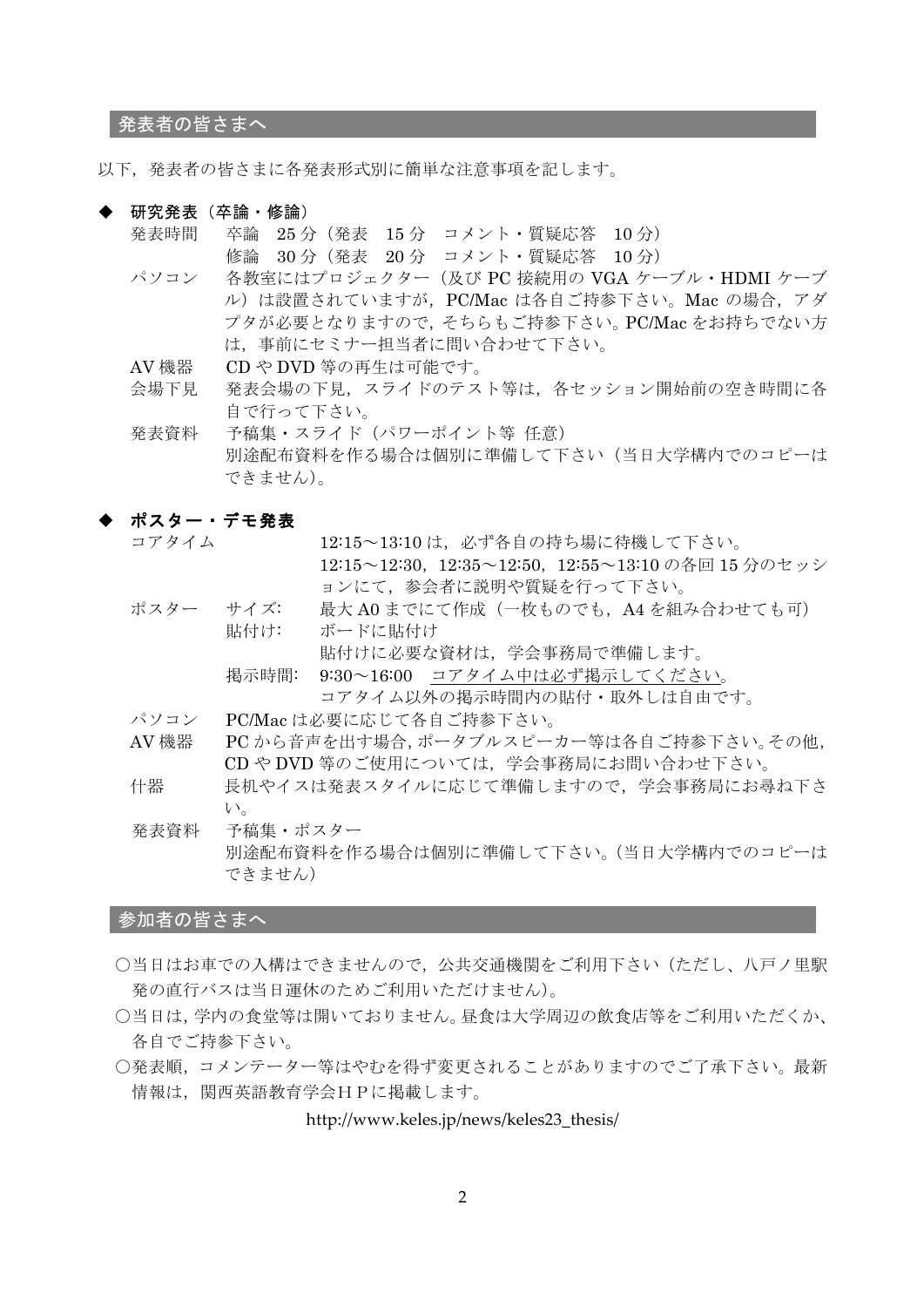Session 1

 $(1)$  9:50~10:20  $(2)$  10:25~10:55  $(3)$  11:00~11:30

\*発表タイトル前のBは卒業論文、Mは修士論文の発表です。

【第1室】(602講義室) テーマ:語彙・文法

## コメンテーター: 籔内 智 (京都精華大学)

- 1) B: 多義語のパラドックスに関する考察 ー認知言語学の視点からー
- 2 B: 小学生はどのように英単語とローマ字単語を区別している  $\mathcal{D}$  ን
- 3 M: 英語法助動詞の主体化についての新たな見方:  $max/max$ an  $\geq$  can/cunnan

飯島 尚憲 (慶応義塾大学) 岩田 拓也 (京都教育大学) 梶山 達也 (関西外国語大学)

【第2室】(603講義室) テーマ: 小学校英語 コメンテーター:加賀田 哲也 (大阪教育大学)

- 1 発表なし
- ② B: 多重知能理論に基づく教科横断的活動の提案<br>
<sub> **B**: 多重知能理論に基づく教科横断的活動の提案</sub>
- 3 B: 小学校英語教育における人間主義的アプローチ ー自己肯定感・他者尊重に着目してー

(京都教育大学) 大槻 果凛 (京都教育大学)

【第3室】(604講義室) テーマ: ライティング コメンテーター:名部井 敏代 (関西大学) <sup>(1)</sup> M: 英語落語 (小噺) が生徒の英語言語能力の向上におよぼす 効果 阪田 昌樹 (兵庫教育大学) 2 M: EFL ライティングにおけるクロノトポスの構築: ペレッジヴァーニエの語りを媒介として 浦川 真緒 (京都教育大学)

3 M: 日英機械翻訳の効果的な「前編集」とその英作文への影響 石川 佳浩

| 【第4室】(605 講義室) テーマ: 文学教材    |          |
|-----------------------------|----------|
| コメンテーター: 中西 のりこ (神戸学院大学)    |          |
| ① B: 物語理解におけるミメーシスの重要性      | 宇佐美 友紀   |
|                             | (京都教育大学) |
| ② M: 福原麟太郎の「文化的教養価値」論の今日的意義 | 岡崎 稿介    |
| - 「葉っぱのフレディ」の実践を通してー        | (大阪教育大学) |
| 3 M: 『ミドルマーチ』における利己主義の多様性   | 安食 七海    |

(京都教育大学)

(大阪教育大学)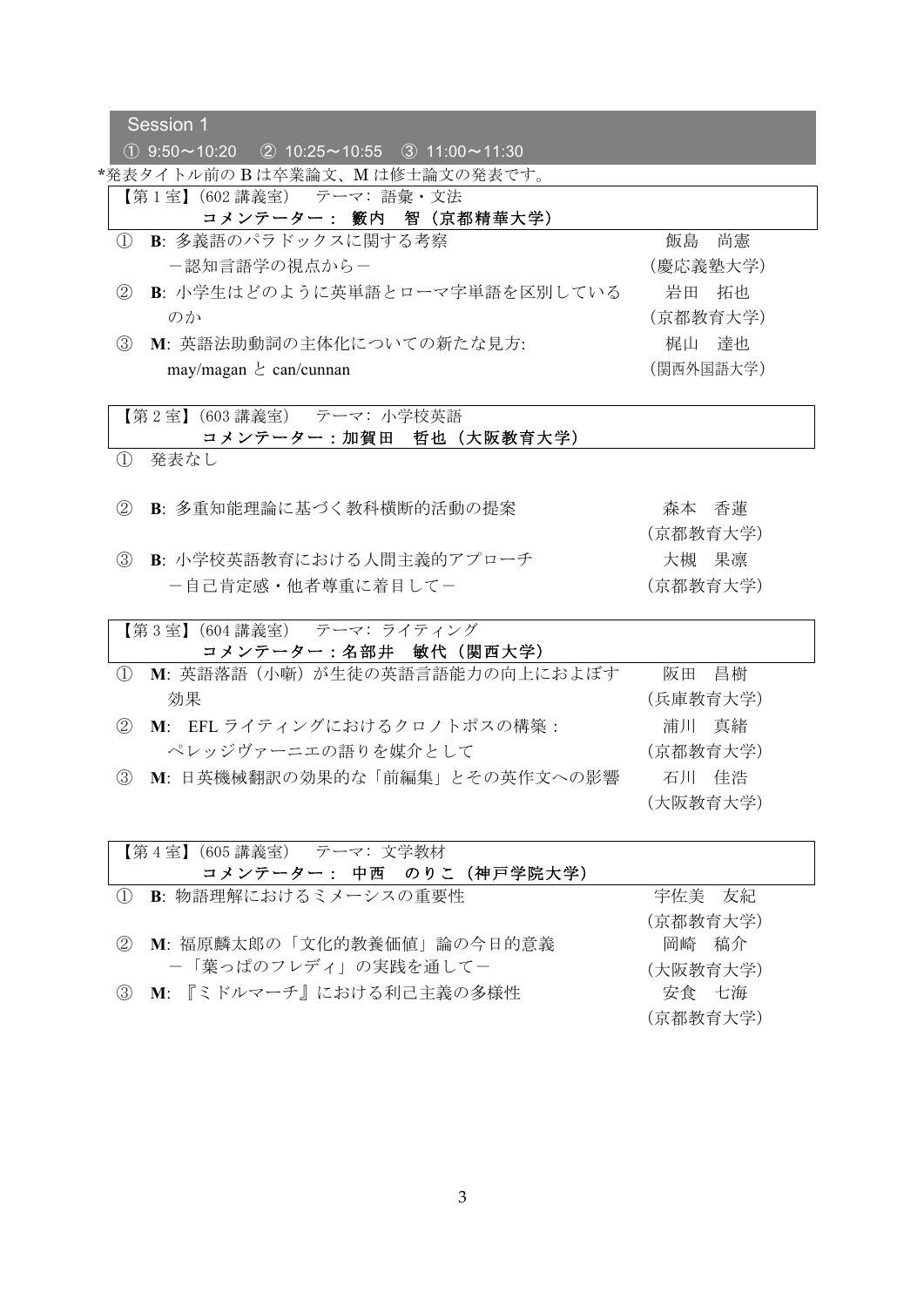Session 2

 $(4)$  11:40~12:10  $(5)$  12:15~12:45

\*発表タイトル前のBは卒業論文、Mは修士論文の発表です。

- 【第1室】(602講義室) テーマ:音声・協同学習 コメンテーター:大和 知史 (神戸大学)
- 4 B: 小学生における音素認識能力について インチング エイン 上林 美貴
- 6 M: 協同学習への積極性に対する個人差要因の影響 インチング 高北 昌吾

(京都教育大学) (兵庫教育大学)

【第2室】(603講義室) テーマ: 教師・学校 コメンテーター: 河内山 真理 (関西国際大学) 4 B: 英語教育が自閉症児のコミュニケーション能力にもたら す効果および支援学校における英語教育の展望 野崎 未奈 (大阪教育大学) 5 M: 英語教育における native English teachers の役割 - Assistant Language Teacher 以上の存在になるために-榛澤 美華子 (関西学院大学)

| 【第3室】(604 講義室) テーマ: 動機づけ |                                  |           |  |  |
|--------------------------|----------------------------------|-----------|--|--|
|                          | コメンテーター:中田 賀之 (同志社大学)            |           |  |  |
|                          | 4) B: 異なるレベルの英語学習者に影響する要因、初期言語学習 | 今井 葉月     |  |  |
|                          | とモチベーションに焦点を置いて                  | (京都教育大学)  |  |  |
| (5)                      | - M: 小学校外国語活動における児童の動機づけに教師要因が与  | 大平 宙輝     |  |  |
|                          | える影響                             | (京都外国語大学) |  |  |

### ポスター・デモ発表

|コアタイム ① 12:15~12:30 ② 12:35~12:50 ③ 12:55~13:10 \*発表タイトル前のBは卒業論文、Mは修士論文の発表です。

受付エリア

| M: 中学生における短時間のライティング活動を繰り返す                | 梅宮 直志     |
|--------------------------------------------|-----------|
| ことの効果 一不安の原因に焦点をあててー                       | (兵庫教育大学)  |
| M: 日本の高校における、英語ディベート活動を通しての言               | 二森 正人     |
| 語社会化 (Language Socialization)              | (兵庫教育大学)  |
| M: 英語を話す意欲を高めるための工夫についての研究                 | 関 真一朗     |
| - WTC (Willingness to Communicate)に焦点を当ててー | (関西外国語大学) |
|                                            |           |